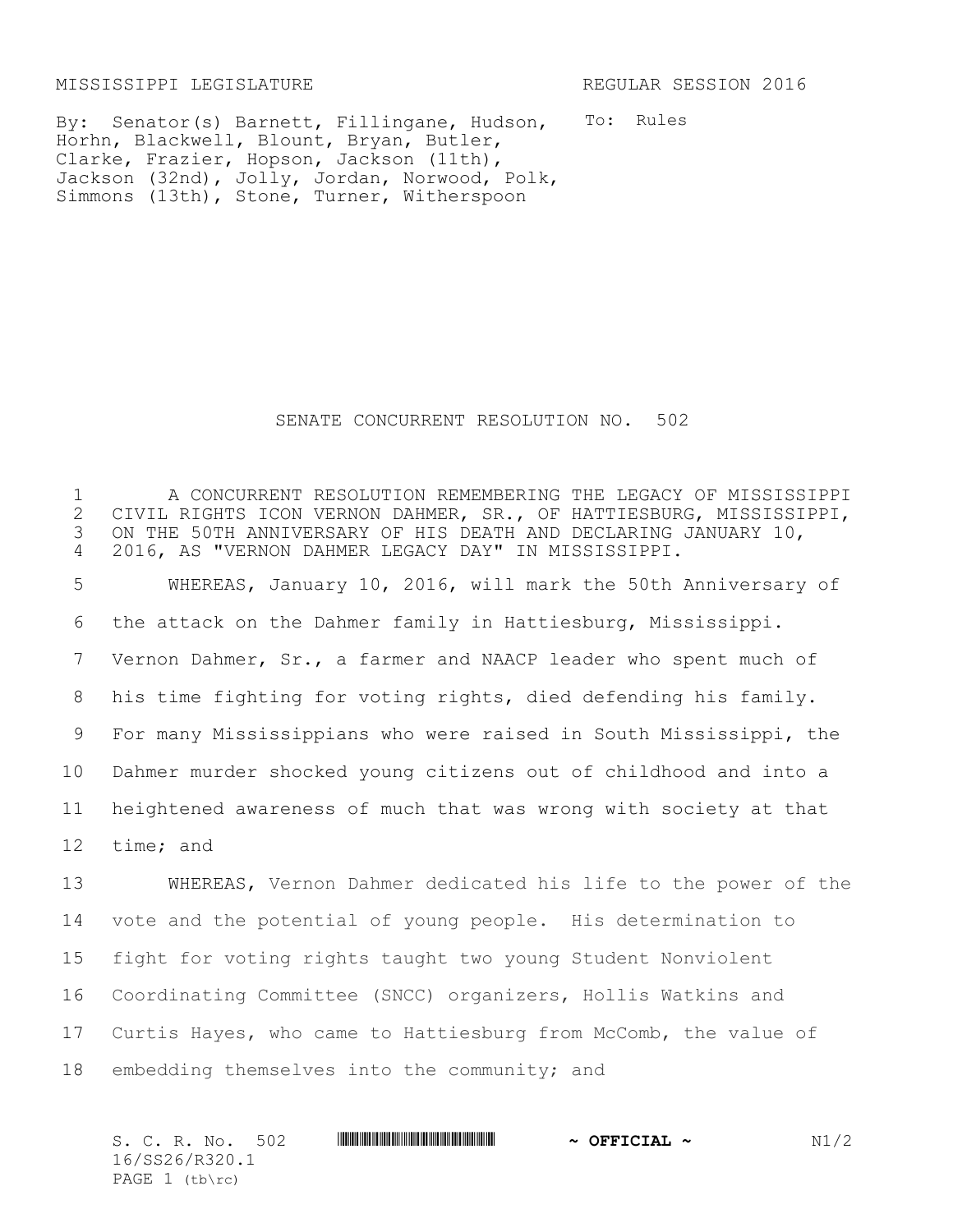WHEREAS, after hearing about the student protests in McComb, Mississippi, Dahmer asked SNCC's two newest field secretaries to work on a voter registration project in Hattiesburg. The Dahmer farm quickly became a home away from home, a place where they not only planned Hattiesburg's voter registration project but also came together and celebrated. Dahmer spent most of his time caring for his farm but always made sure that the SNCC organizers accompanied him to church, where he talked with his neighbors about registration; and

 WHEREAS, Dahmer, a family man and independent farmer, cared deeply about his neighbors. He was an outspoken Civil Rights Activist and the President of the Forrest County NAACP. Vernon Dahmer led the Civil Rights attack against unfair exercises of power to keep black voters from registering in Forrest County. As SNCC organizer Lawrence Guyot said, "Vernon Dahmer made the difference"; and

 WHEREAS, in the 1950s, Dahmer and Medgar Evers founded a youth NAACP chapter in Hattiesburg. However, when its young President, Clyde Kennard, tried to enroll at a segregated college, he was framed for a petty crime and sentenced to seven years in prison. When Kennard became seriously ill, his jailers refused to give him medical treatment. He died not long afterwards; and

 WHEREAS, grief-stricken and angered by Clyde Kennard's death, Dahmer continued to pursue change, driven by his belief that "If 43 you don't vote, you don't count." For many years, the Dahmers had

| S. C. R. No. 502 | $\sim$ OFFICIAL $\sim$ |
|------------------|------------------------|
| 16/SS26/R320.1   |                        |
| PAGE 2 (tb\rc)   |                        |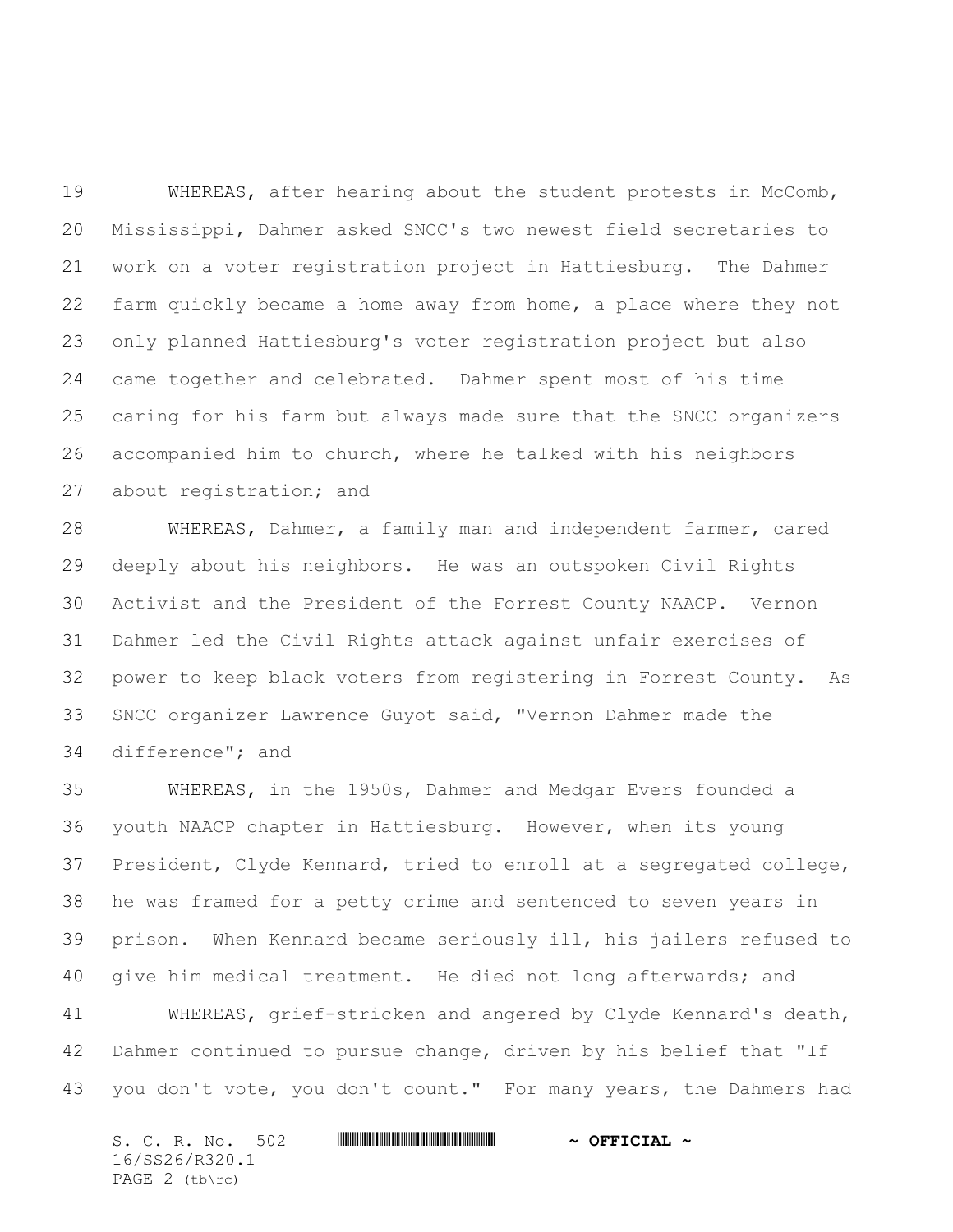lived, worked and raised their children under the constant prospect of violence. Dahmer and his wife, Ellie, slept in shifts every night because of constant death threats; and

 WHEREAS, on January 10, 1966, Dahmer announced on the radio to publicize that he would pay the poll tax for anyone who couldn't afford it. That night, members of the Klan firebombed the Dahmer's home. A guardian and protector until his last, he died while protecting his children; and

 WHEREAS, after Dahmer's death, a street and a park in Hattiesburg were named in his honor. On July 26, 1986, a memorial was also dedicated at the park. On January 3, 2007, Dahmer was posthumously honored for his heroic contributions to the Civil Rights Movement at a celebration announcing the Vernon Dahmer Collection at William Carey University in Hattiesburg. The collection was funded in part by a grant from the Mississippi Humanities Council. In 1992, Dahmer's widow, Ellie, was elected Election Commissioner of District 2, Forrest County. For more than a decade she served in this position, supported by both black and white residents, in the same district where her husband was killed for his voting rights advocacy; and

 WHEREAS, it is with sadness and reverence that we pay tribute and cherish the memory of this most public-spirited citizen of Mississippi who leaves a legacy of deep courage to all:

 NOW, THEREFORE, BE IT RESOLVED BY THE SENATE OF THE STATE OF MISSISSIPPI, THE HOUSE OF REPRESENTATIVES CONCURRING THEREIN, That

S. C. R. No. 502 **\*\*\* WILLE AND AND ASSEMBLE A cretcial ~** 16/SS26/R320.1 PAGE 3 (tb\rc)